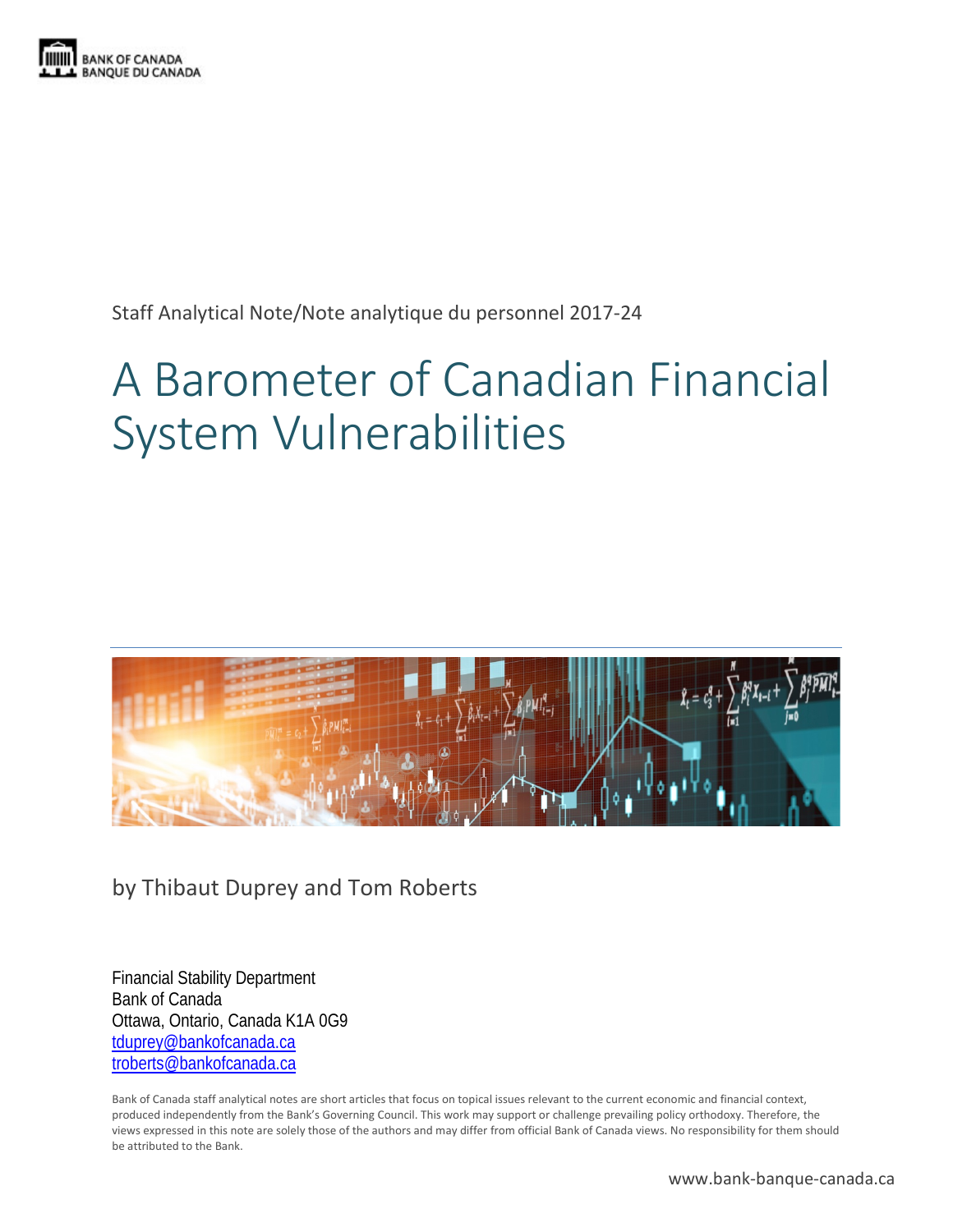# **Acknowledgements**

We would like to thank Ian Christensen, Brad Howell, Fuchun Li, Gurnain Pasricha and Keith Stewart, whose previous contributions made this note possible. We would also like to thank Marc-André Gosselin for lending support to this idea, as well as colleagues from the Financial Stability Department, among whom Brian Peterson, Virginie Traclet and Alexandre Ruest provided valuable comments.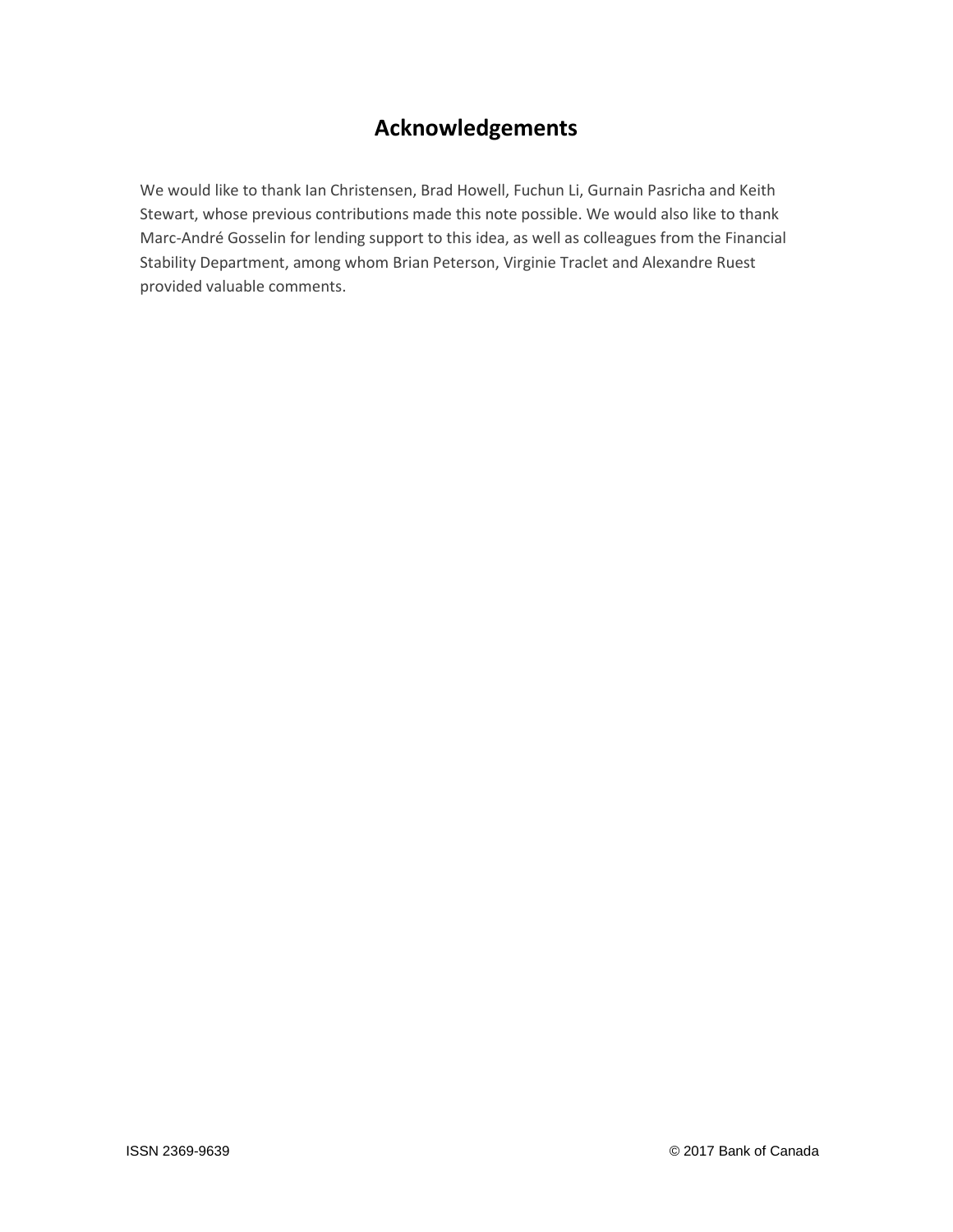## **Abstract**

This note presents a composite indicator of Canadian financial system vulnerabilities—the Vulnerabilities Barometer. It aims to complement the Bank of Canada's vulnerabilities assessment by adding a quantitative and synthesized perspective to the more granular (distributional) analysis presented in the *Financial System Review*.

- The Vulnerabilities Barometer for Canada is above the level reached in 2007. The current state is driven by housing market vulnerabilities and elevated household indebtedness. The oil price shock contributed to the recent increase in vulnerabilities, though this risk factor has eased since the end of 2016.
- When assessed across countries, the Vulnerabilities Barometer sends earlier and better signals of future stress episodes than its components taken individually, or than the credit-to-GDP gap. It is also consistent with the narrative of stressful episodes for peer countries.

*Bank topics: Econometric and statistical methods; Financial stability; Monetary and financial indicators*

*JEL codes: C14, C40, D14, E32, E66, G01, G15, G21, H63, F01*

### **Résumé**

Cette note présente un indicateur composite des vulnérabilités du système financier canadien, le baromètre des vulnérabilités. Il vise à compléter l'évaluation des vulnérabilités de la Banque du Canada en ajoutant un aspect quantitatif et synthétique à l'analyse présentée dans la *Revue du système financier*, laquelle est plus granulaire et davantage portée sur l'évolution des distributions.

- Le baromètre des vulnérabilités pour le Canada est actuellement au-dessus de son niveau atteint en 2007, porté par les vulnérabilités sur le marché du logement et l'endettement élevé des ménages. Le choc sur le prix du pétrole a contribué à la récente hausse des vulnérabilités, mais ce facteur de risque s'est atténué depuis la fin de 2016.
- Parmi les pays considérés, le baromètre des vulnérabilités signale des épisodes de stress plus tôt, et avec davantage de précision, comparé à ses composants sectoriels pris isolément ou à l'écart du ratio du crédit au PIB. Les résultats sont aussi cohérents avec le déroulé des épisodes de stress dans les autres pays développés.

### *Sujets : Méthodes économétriques et statistiques; Stabilité financière; Indicateurs monétaires et financiers*

*Codes JEL : C14, C40, D14, E32, E66, G01, G15, G21, H63, F01*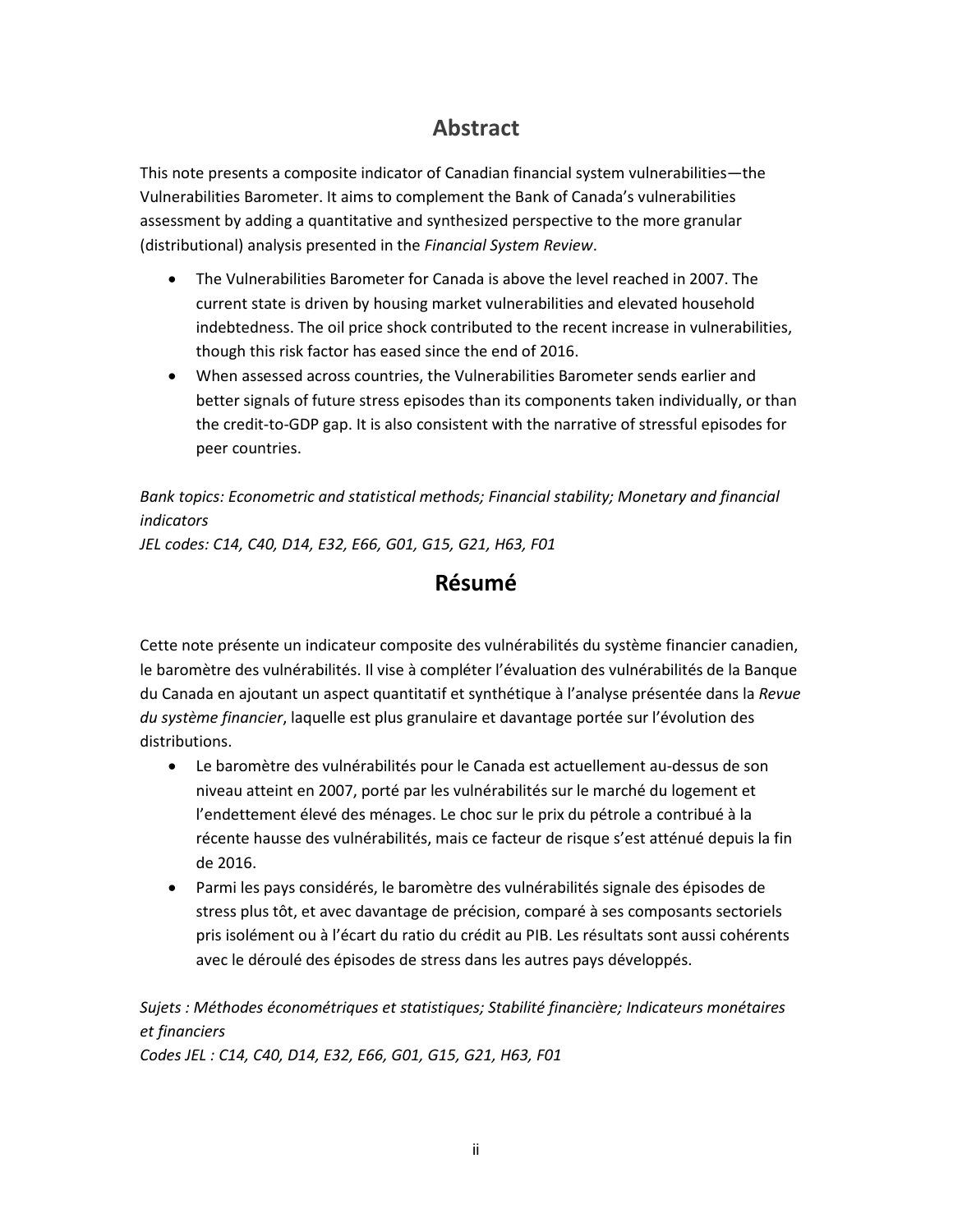# 1. Introduction

The Vulnerabilities Barometer represents a step in reinforcing the quantitative dimension of the Bank of Canada's monitoring of financial system vulnerabilities, as a complement to inputs from market intelligence and other more detailed sectoral analysis. It supports our monitoring of vulnerabilities in several ways.

First, the fear of missing the next crisis could make regulators lean toward making more cautious assessments. In the extreme, if vulnerabilities were always assessed as high or were assessed with no consistent methodology, the informativeness of such assessments would be greatly diminished. With the barometer, in contrast, we aggregate different sectors of vulnerabilities together, along with a range of alternative measurements,**[2](#page-3-0)** in a consistent way over time.

Second, vulnerabilities should be monitored particularly when they are high. This implies that we need to take a stand on how high an indicator of vulnerability has to be before it triggers a warning signal. To discipline this effort, we rely on the early-warning signals literature. We identify warning thresholds above which a vulnerability indicator is more likely to be associated with episodes of severe financial stress. Given that Canada has not experienced a banking crisis in its recent history, we prefer the broader concept of financial stress episodes—periods with heightened financial market volatility and valuation losses across a wide range of assets. Still, given the limited set of stressful episodes in Canada, we benchmark the level of vulnerabilities in Canada against the experiences of other developed economies.**[3](#page-3-1)**

Third, we should pay particular attention to vulnerabilities that worsen over time. Issuing warning signals sufficiently early is not enough if there is no information on the intensity of the warning signal. Therefore, our barometer tracks the intensity of warning signals. This provides information on the intensity of vulnerabilities that were already identified. But it is also a way to monitor potential vulnerabilities as they evolve and come closer to their warning thresholds.

Last, our approach also provides a way to succinctly visualize a complex set of indicators. We learned from the 2008 global financial crisis that stress arises from a confluence of vulnerabilities and that averages can hide rising vulnerabilities. Regarding the importance of distributions, authorities have been developing more granular analytical tools, for example, using microdata. But as the dimensionality of the information under scrutiny increases, we also need metrics to discipline the analysis of the bigger picture. In addition, more complex metrics based on distributions are typically available only over a limited time span, making it harder to assess the levels above which vulnerabilities become critical.

The current framework (Christensen et al. 2015, Table 1) for the assessment of vulnerabilities at the Bank relies on four dimensions—leverage, liquidity, pricing of risk and opacity—over four categories—financial and non-financial sectors, shadow banking and asset markets. Each aspect is assessed separately with a combination of judgment and models. However, this effort to rationalize the assessment of vulnerabilities has shortcomings. Some categories are harder to quantify than others. Also, the non-financial sector pools household and corporate debt. Likewise, the housing market is not a separate category.

<span id="page-3-1"></span><span id="page-3-0"></span>**<sup>2</sup>** This is because, in part, there is no consensus on how to measure any given vulnerability.

<span id="page-3-2"></span>**<sup>3</sup>** It is typical in the literature to rely on cross-country experiences of stress for such empirical analysis. We cover 16 countries: Australia, Belgium, Canada, Denmark, Finland, France, Germany, Italy, Japan, the Netherlands, Norway, Spain, Sweden, Switzerland, the United Kingdom and the United States.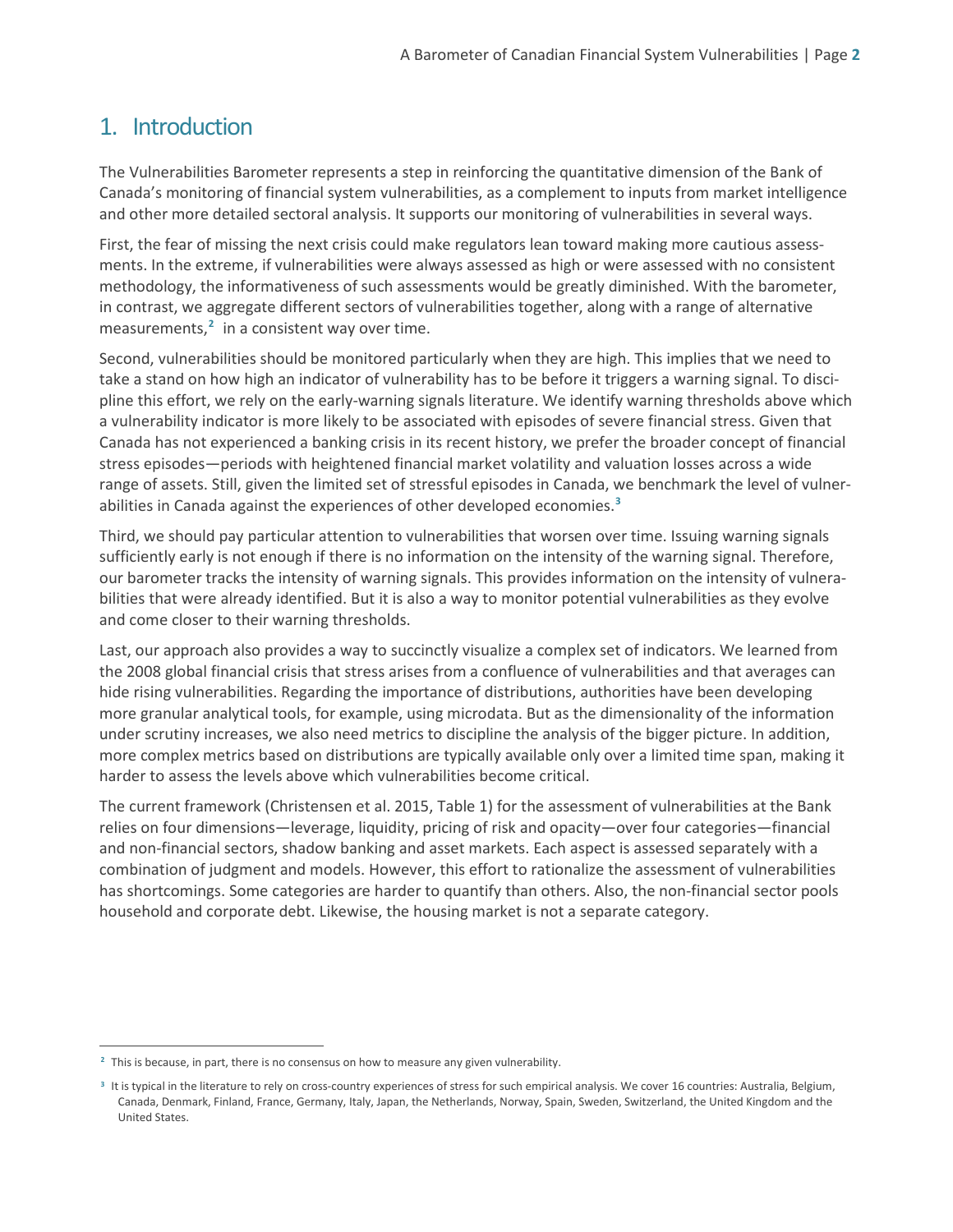Of course, others have already grappled with these issues. Drehmann, Borio and Tsatsaronis (2011) and Drehmann and Tsatsaronis (2014) advocate for the use of the deviation of the ratio of credit to gross domestic product (GDP) from its long-term trend as a measure of vulnerabilities.**[4](#page-3-2)** Aikman et al. (2015) provide a visual representation of vulnerability measures along several dimensions but do not use international benchmarks. Pasricha et al. (2013) estimate warning thresholds using cross-country experiences for individual indicators. Christensen and Li (2014) construct a composite index by combining warning signals that are either on or off, i.e., higher or lower than an estimated warning threshold, but they do not consider the intensity of the signal.

# 2. The Vulnerabilities Barometer

We consider a set of  $I = 28$  indicators (Appendix 1) grouped into four equally weighted sectors *S*, namely, the household sector, the housing market, the non-financial corporate sector and the banking sector.**[5](#page-4-0)** The indicators, and the vulnerabilities they aim to capture, are drawn from those investigated in Pasricha et al. (2013); they are mostly indicators of leverage and market prices. **[6](#page-4-1)**

For each indicator, we consider different transformations, since any given transformation has benefits and limitations, and therefore they complement each other when combined in the barometer: **[7](#page-4-2)**

- Ratios, such as household debt to GDP, help to capture vulnerability at least to the extent that structural changes do not alter such interpretations.
- Deviations from a filtered trend partly abstract from longer-term structural changes, but this could be counterproductive if a stressful event takes time to materialize, and the long-term trend catches up with the current level.
- Growth rates can provide the direction and the magnitude of the change in vulnerabilities at different horizons but do not consider the initial level of vulnerabilities.**[8](#page-4-3)** This could be relevant if, for example, a rapid acceleration in credit growth tends to be associated with a deterioration in lending standards.

Standard early-warning models usually estimate a threshold above which an indicator sends a warning signal that tends to be associated with episodes of severe financial market stress, starting within the following two years. **[9](#page-4-4)** Following Pasricha et al. (2013) and Christensen and Li (2014), a composite early-warning indicator can be defined as the weighted sum of warning signals, i.e., when an indicator is above its warning

- <span id="page-4-2"></span><sup>7</sup> While the interactions between the various indicators are not explicitly accounted for, a high level on the barometer would generally occur only if signals emanated from multiple sectors.
- <span id="page-4-3"></span>**<sup>8</sup>** Thresholds for deviations from trend and growth rates can be made conditional on the level of the indicator. Then even a moderate deviation or growth rate can be associated with stronger vulnerabilities if the level is high enough. For instance, when the thresholds for the deviation from trend and growth of household indebtedness are computed conditional on a high or low level of household debt, the resulting Vulnerabilities Barometer is somewhat higher, although its overall pattern over time is very similar.
- <span id="page-4-4"></span>**<sup>9</sup>** Li and St-Amant (2010) and Duprey (2017) show that episodes of high financial stress in Canada are associated with more severe reactions of the Canadian economy to negative shocks.

 $\overline{a}$ **<sup>4</sup>** Under Basel III, the credit-to-GDP gap should be used to guide the buildup of additional bank equity via the countercyclical capital buffer (BCBS 2010). However, national authorities are expected to apply judgment using the best information available to gauge the buildup of system-wide risk, rather than relying mechanistically on a single indicator like the credit-to-GDP gap.

<span id="page-4-0"></span>**<sup>5</sup>** We also included 12 additional indicators as a robustness check to capture overall macroeconomic vulnerabilities, by looking at overall domestic debt, broad credit gaps, equity prices and current account positions. A very similar picture is obtained. However, such a broad measure of macroeconomic vulnerability is redundant since the aggregation of the various sectors in the Vulnerabilities Barometer will already reflect the broader macroeconomy.

<span id="page-4-1"></span>**<sup>6</sup>** Because of constraints on the availability of data, we cannot use measures derived from the analysis of distributions, although this would provide insight in the analysis of vulnerabilities. Historical, cross-country data are typically available at the aggregate level only.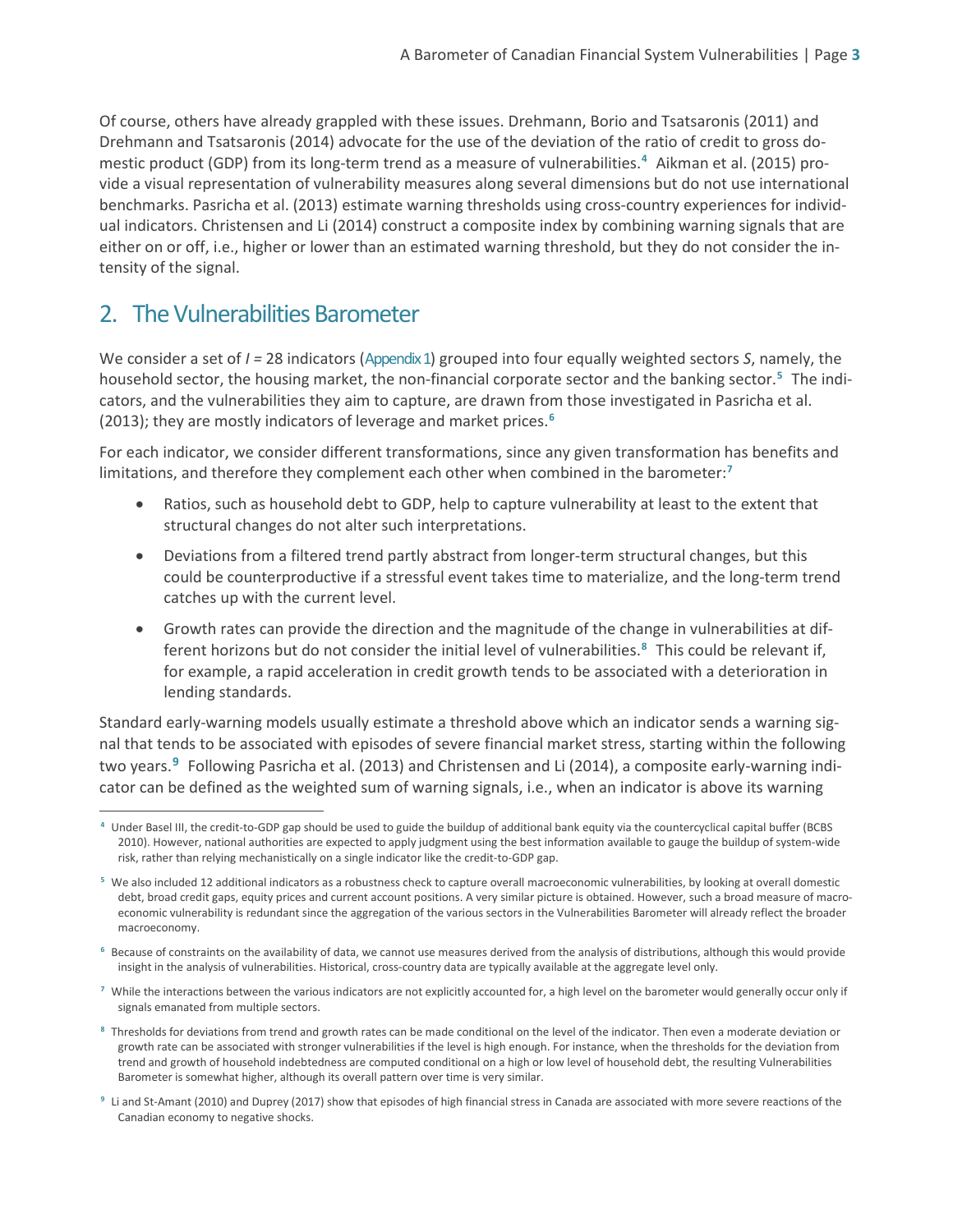threshold. Such a composite combines vulnerabilities that are turned on, but it is silent on the intensity of the vulnerabilities. However, as the indicator continues to move above the threshold, one could expect that the probability of facing financial stress, or its severity in the event that it does occur, increases. As the intensity of the warning signal goes up, the vulnerability should be considered as becoming more severe. This is what the Vulnerabilities Barometer reflects.

The Vulnerabilities Barometer captures the intensity of the vulnerabilities over time *t* for a set of indicators *i* across *S* sectors with  $I_s$  indicators in each sector. It is computed as the sum of the difference between the value of an indicator  $v_{s,i,t}$  and the value of the associated warning threshold  $\tau_{s,i}$  normalized by the annual standard deviation  $\sigma_{s,i}$  of the indicator.<sup>[10](#page-5-0)</sup>

### Vulnerabilities Barometer $t = \sum_{s=1}^{S} max \left\{ \sum_{i=1}^{I_s} max \right\} \frac{v_{s,i,t} - \tau_{s,i}}{\sigma_{s,i}}$  $\sum_{s=1}^{S} max \left\{ \sum_{i=1}^{I_s} max \left\{ \frac{v_{s,i,t} - \tau_{s,i}}{\sigma_{s,i}} ; -1 \right\} * \omega_{s,i} ; 0 \right\}$  (1)

As in Pasricha et al. (2013), the thresholds  $\tau_{s,i}$  are computed separately for each indicator by looking for the level of the indicator that best predicts episodes of financial stress across countries in the subsequent two years. The distance to the warning threshold  $v_{s,i,t} - \tau_{s,i}$  is weighted by the informational content of the indicator  $\omega_{s,i}$  relative to the other indicators for the sector *s*. We also allow for various indicators of vulnerabilities within a given sector *s* to balance each other: thus, the assessment of a given vulnerability summarizes a set of warning signals where a very large deviation from a warning threshold becomes harder to ignore, in the absence of other very positive data. Details on the computation of  $\tau_{s,i}$  and  $\omega_{s,i}$  are discussed in Box1.

Higher levels of the Vulnerabilities Barometer are associated with a higher likelihood of financial market stress in the subsequent two years. Negative values are not directly included in the Vulnerabilities Barometer. However, they also provide valuable information, given the uncertainty surrounding the estimation of the warning thresholds. Looking at the evolution of indicators just below their threshold allows the monitoring of emerging sources of vulnerability.

The barometer combines data of monthly and quarterly frequencies, according to availability. As such, it is mainly suitable for quarterly monitoring of vulnerabilities.**[11](#page-5-1)**

<span id="page-5-0"></span>**<sup>10</sup>** The values of an indicator that are more than one standard deviation below the warning threshold are discarded; otherwise, a single indicator at an extremely depressed level could offset an overall rise in vulnerabilities, giving a false sense of security. This affects the level of the Vulnerabilities Barometer, not its interpretation. We could also compute rolling standard deviations. However, we want the computation of the standard deviation to encompass at least one complete cycle, i.e., until 2008, to make the assessment stable throughout the cycle. Otherwise, the volatility would be low in tranquil times, with small levels of vulnerabilities translating into large variations in the profile of vulnerabilities once normalized by the standard deviation.

<span id="page-5-1"></span>**<sup>11</sup>** Because of the publication lag in several underlying data series, the information used for the Vulnerabilities Barometer can lag for a few months. However, this is unlikely to be an issue for the assessment of key vulnerabilities, as vulnerabilities tend to evolve slowly over time.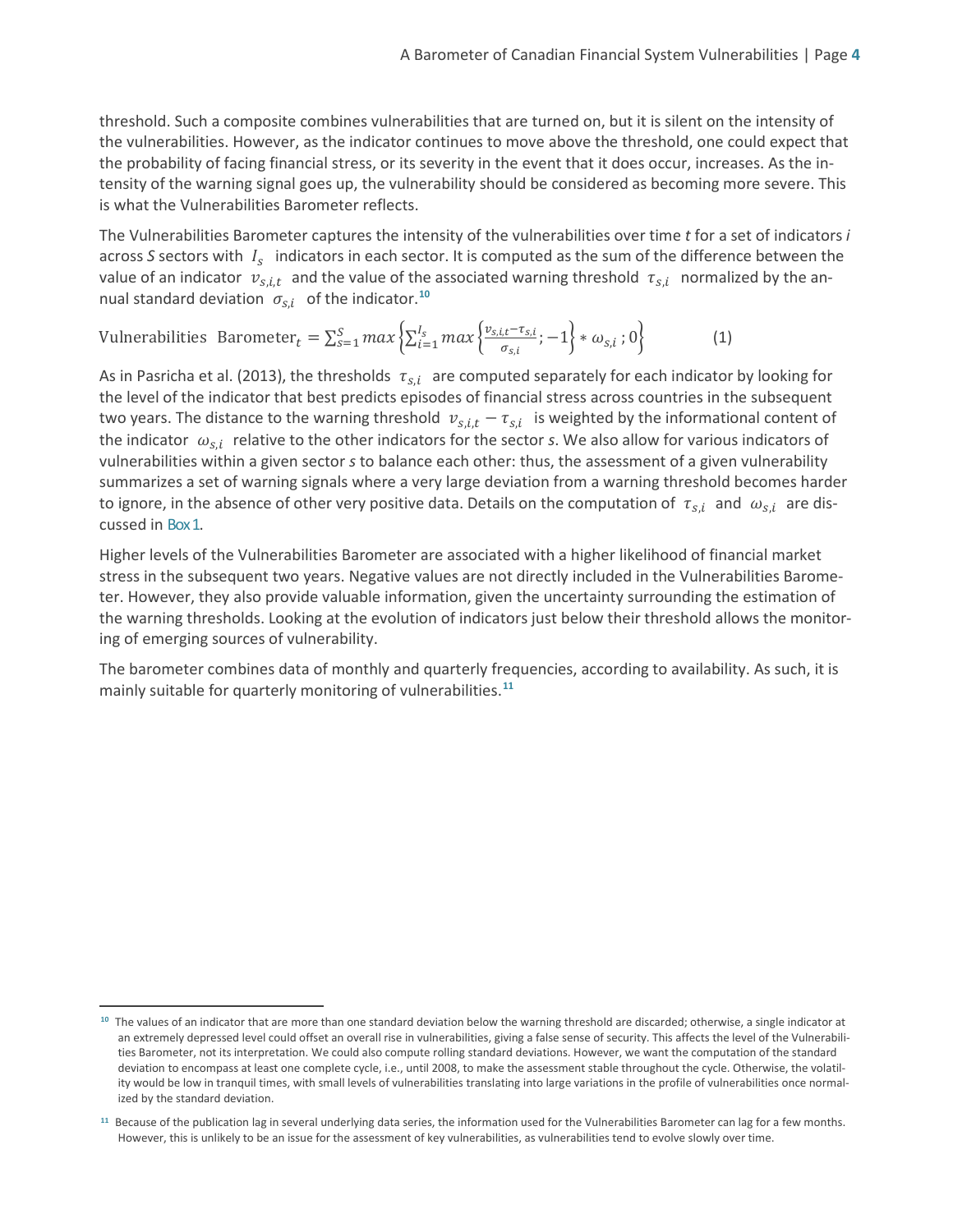#### **Box 1**

### Methodology for Computing the Vulnerabilities Barometer

### Computation of the threshold

We compute the warning thresholds associated with international experiences of banking crises (Laeven and Valencia 2013) or high financial stress (Cardarelli, Elekdag and Lall 2009) as in Pasricha et al. (2013). Episodes of high financial stress are defined as events where a financial stress index is two standard deviations above its trailing 10-year moving average. Banking crises are almost always associated with periods of elevated financial stress, while the reverse is not true (Duprey, Klaus and Peltonen 2017). Therefore, episodes of high financial stress are more prevalent in our sample than are periods of banking crises. Thresholds are estimated on a panel of developed countries by minimizing the impurity measure, **[12](#page-6-0)** which measures the extent to which signals issued by indicators that are above their threshold misclassify stress periods. An impurity measure of zero would signify that a threshold perfectly classifies periods into stress and non-stress.

### Computation of the information weights

The information weights  $\omega_{m,i}$  rely on the area under the receiver operating curve (AUROC) methodology. It is bounded between 0 and 1, and a value above 0.5 means that the indicator has better predictive abilities than a coin toss.

$$
\omega_{m,i} = \frac{max\{AUROC_{m,i} - 0.5; 0\}}{\sum_{i=1}^{I_m} max\{AUROC_{m,i} - 0.5; 0\}}
$$

The AUROC metric is a statistical measure of the quality of a warning signal over a given horizon, for any possible level of the indicator. That is, it does not rely on a specific warning threshold but rather reflects the signalling ability at any intensity of the indicator. Among a set of 37 indicators with different growth rates and deviations, only 28 have a predictive power with AUROC greater than 0.5. The other indicators with AU-ROC less than 0.5 are left out of the sample.

The AUROC methodology is more in line with the intent of the Vulnerabilities Barometer, which is to capture the intensity of vulnerabilities, than are the binary signals from exceeding a threshold. For this reason, it is preferred to the signal-to-noise ratio  $\omega_i$ , which measures signal quality for a given threshold, used in the early-warning composite.

# 3. The Vulnerabilities Barometer Is Above its 2007 High, Driven by Housing Market Vulnerabilities

The Vulnerabilities Barometer is above the peak observed at the end of 2007, suggesting the persistence and worsening of certain vulnerabilities (Chart 1). The Vulnerabilities Barometer reveals that the Canadian economy was more vulnerable in late 2014, before the oil shock, than in the early 2000s. Toward the end of 2016, the Vulnerabilities Barometer was at historical highs, suggesting levels of vulnerabilities that are associated with an increased likelihood of stress. **[13](#page-6-1)** While it could seem dramatic that the current level of the

<span id="page-6-0"></span>**<sup>12</sup>** This concept is borrowed from the decision tree literature.

<span id="page-6-1"></span>**<sup>13</sup>** The aggregate measure of vulnerabilities developed by Lee, Posenau and Stebunovs (2017) also covers Canada and partly overlaps the data used in this note. According to their measure, the level of vulnerabilities in Canada is also above the levels around 2008. However, Lee, Posenau and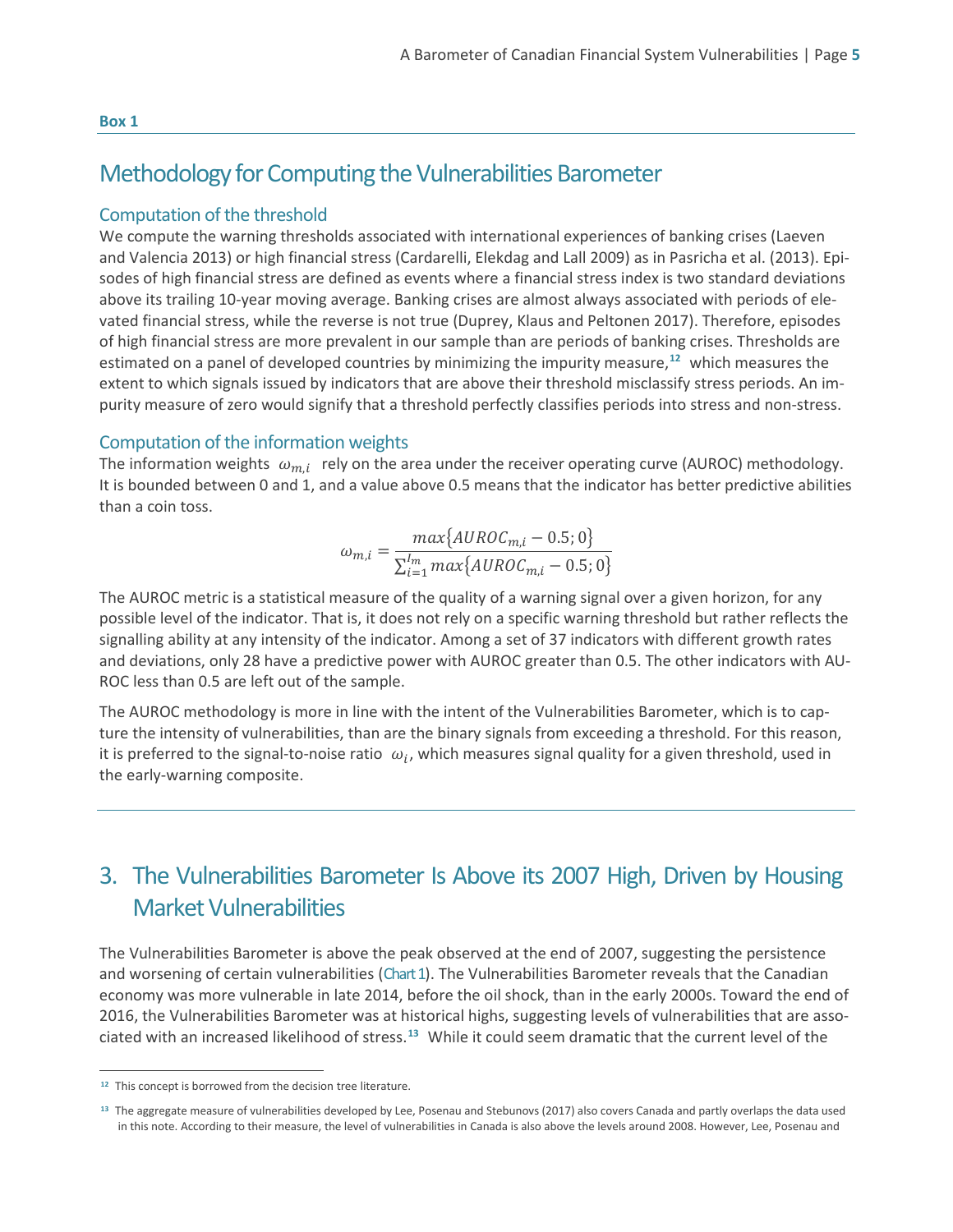Vulnerabilities Barometer exceeds levels prior to the 2008 crisis, this could reflect that the 2008 event originated from outside—and had a relatively less severe impact on—the domestic economy. The current level corresponds well with the Bank of Canada's assessment that household indebtedness and elevated housing prices are key vulnerabilities that have moved higher over the past few years.



Chart 1: The Vulnerabilities Barometer and its sectoral decomposition

Notes: The areas below zero show the evolution of the indicators for each sector before they breach the vulnerability threshold. The barometer is restricted to be positive. However, each sectoral measure is bounded below at -1 since no individual indicator is allowed to be lower than one standard deviation away from the warning threshold.

Last observation: June to August 2017, depending on the frequency of the underlying data

### Vulnerabilities related to household indebtedness and housing prices are elevated

Household indebtedness and the housing market have been important drivers of the increase in the Vulnerabilities Barometer.

In 2008, household vulnerabilities went up significantly as debt-to-GDP ratios increased due to the fall in GDP. After rising continuously over the past few years,**[14](#page-7-0)** the ratio of household debt to GDP moved marginally downward as GDP strengthened toward the end of 2016. Overall, household vulnerabilities remain high even if household debt has been growing at a pace below its warning thresholds. Indeed, given the elevated level of household indebtedness, the vulnerability remains high even in the absence of a further buildup of debt. **[15](#page-7-1)**

Stebunovs (2017) normalize vulnerabilities by the historical distribution of the variables within each country. Their index does not use crosscountry data to assess the severity of vulnerabilities and warning signals.

<span id="page-7-0"></span>**<sup>14</sup>** Household indebtedness has been rising almost continuously over the past two decades. Thus the deviation from the moving average, one of the indicators included in the Vulnerabilities Barometer, could be providing a misleadingly weak signal.

<span id="page-7-1"></span>**<sup>15</sup>** This can be observed when computing warning thresholds for deviations from trend or growth rates conditional on the level of household debt. Given high levels of household debt, any positive growth of the indebtedness is associated with a warning signal. Therefore, the vulnerability associated with household debt in the context of the Vulnerabilities Barometer would shift higher. This requires the computation of another set of thresholds on a partitioned data set associated with either high or low levels of the indicator. Each data-set partition has fewer crisis episodes, increasing both the estimation uncertainty and the complexity of an otherwise simple metric, so we do not use it as our benchmark.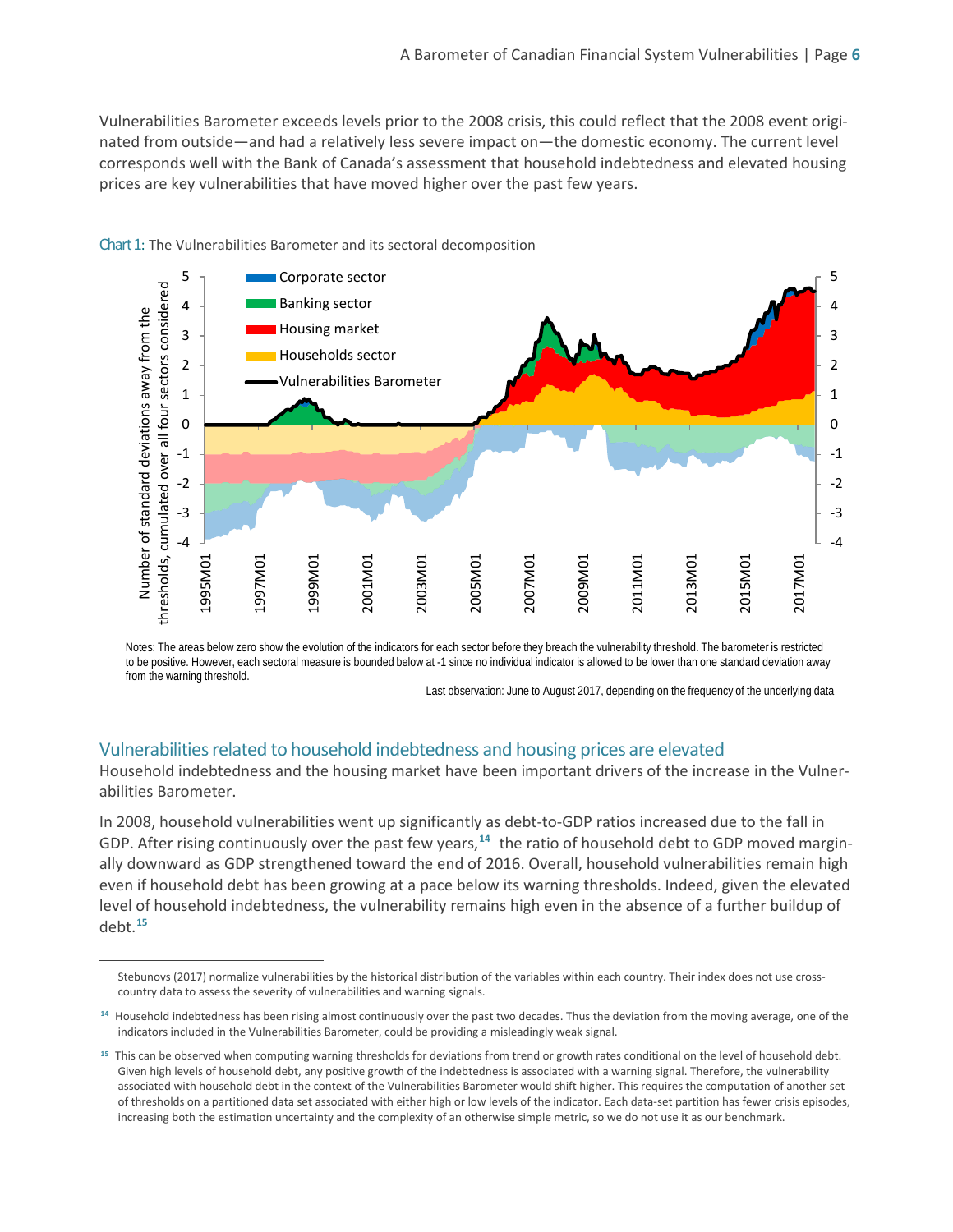The housing market is now the main contributor to the Vulnerabilities Barometer, with housing prices elevated relative to income or rents. Measures of affordability for the housing market are all sending strong warning signals. On the other hand, growth rates in real housing prices are just below the threshold as the regional housing markets of Vancouver and Toronto have lost momentum. **[16](#page-8-0)**

### The oil price shock contributed to the recent increase in vulnerabilities, though this risk factor has eased

Leverage in the corporate sector has also contributed to the rising Vulnerabilities Barometer since 2014. Unsurprisingly, leverage indicators for the corporate sector have subsided from their 2015 peak, which was mostly driven by a decline in GDP. Indicators such as the deviation from the long-term trend in the ratio of non-financial corporate debt to GDP are now signalling vulnerabilities. However, the deviation from the trend is edging lower, and the ratio of non-financial corporate debt to GDP started from a rather moderate level.

Combined with household indebtedness that was already trending upward, rising credit relative to GDP in the corporate sector was one prominent reason for the recent increase in the broad credit-to-GDP gap. The Bank for International Settlements (2017) estimates that throughout 2016, Canada's credit-to-GDP gap easily exceeded its 10 per cent warning threshold. However, more recent data suggest a decrease of the gap in early 2017 as GDP growth has picked up.

Finally, vulnerabilities in the banking sector are still low compared with 2008 and are trending lower on average,**[17](#page-8-1)** although a few indicators such as equity price growth are closer to their warning thresholds. This is mostly driven by the recovery of banks' market value after the oil shock.

# 4. Assessing the Usefulness of the Vulnerabilities Barometer

### The Vulnerabilities Barometer provides an earlier warning signal than the credit-to-GDP gap

The Vulnerabilities Barometer complements the credit-to-GDP gap used by the Bank for International Settlements for gauging the stage of the credit cycle. A large credit-to-GDP gap corresponds to a large deviation from a filtered trend and tends to be associated with periods of unsustainable credit growth in the economy (Drehmann, Borio and Tsatsaronis 2011; Drehmann and Tsatsaronis 2014).

<span id="page-8-0"></span>**<sup>16</sup>** Note that the Vulnerabilities Barometer does not capture regional imbalances in the vulnerabilities. The Toronto or Vancouver markets are not singled out specifically, which would otherwise add to the overall housing vulnerability for these regions.

<span id="page-8-1"></span>**<sup>17</sup>** This is consistent with market-based indicators of banking stress. See MacDonald, van Oordt and Scott (2016). However, purely market-based measures would increase further in 2008–09 as the recession unfolds. Measures that also use balance sheet information like the Vulnerabilities Barometer tend to increase prior to the stress period and decrease once the crisis starts, as financial institutions tend to deleverage.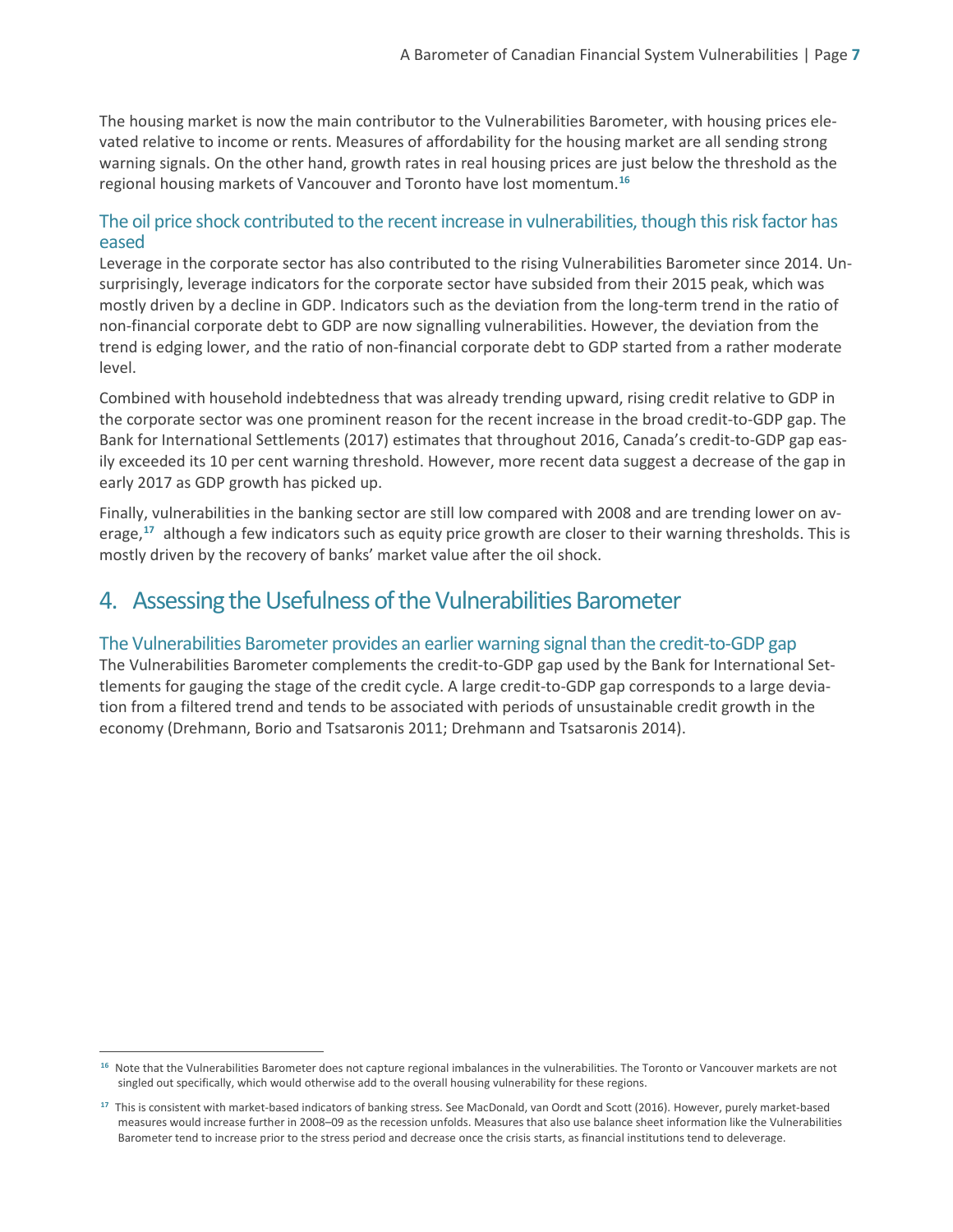

Chart 2: The Vulnerabilities Barometer sends a clearer and earlier signal compared to the credit-to-GDP gap

 $\overline{a}$ 

Last observation: March 2017 for the Credit-to-GDP gap; June to August 2017 for the Vulnerabilities Barometer, depending on the frequency of the underlying data

The Vulnerabilities Barometer displays broadly similar trends compared with the credit-to-GDP gap (Chart 2). But the Vulnerabilities Barometer sends a clearer and earlier signal because it indicates a broader spectrum of rising vulnerabilities across different sectors. Indeed, the credit-to-GDP gap is nothing more than a statistical transformation of a single aggregate measure. In addition, the Vulnerabilities Barometer remains elevated during the 2011–14 period, in contrast with the sharper decline of the gap measure, which is driven by the rising credit-to-GDP trend.

All indicators that use ratios with respect to GDP are influenced by the business cycle. One should distinguish between the buildup of vulnerabilities, i.e., until 2007, and the realization of shocks that further increase the vulnerabilities over the cycle, i.e., in 2008–09. The analysis of vulnerabilities during a cyclical downturn is less informative as vulnerabilities appear to increase mechanically once GDP contracts. Unsurprisingly, the credit-to-GDP gap appears to be more cyclical than the Vulnerabilities Barometer in periods of macroeconomic downturn, with sharp, short-lived mechanical increases during recessions (because GDP declines).**[18](#page-9-0)**

### The narrative of the stress episodes is also consistent for peer countries

One benefit of the Vulnerabilities Barometer is that it allows for a benchmarking of vulnerabilities with peer countries, since warning thresholds are computed over a set of developed economies. Chart3displays the Vulnerabilities Barometer respectively for the United States, the United Kingdom and Australia.

<span id="page-9-0"></span>**<sup>18</sup>** This is a well-known issue discussed, for instance, by Repullo and Saurina (2011), who suggest adding some forward-looking dimension to GDP to correct for the business cycle fluctuations of the measure.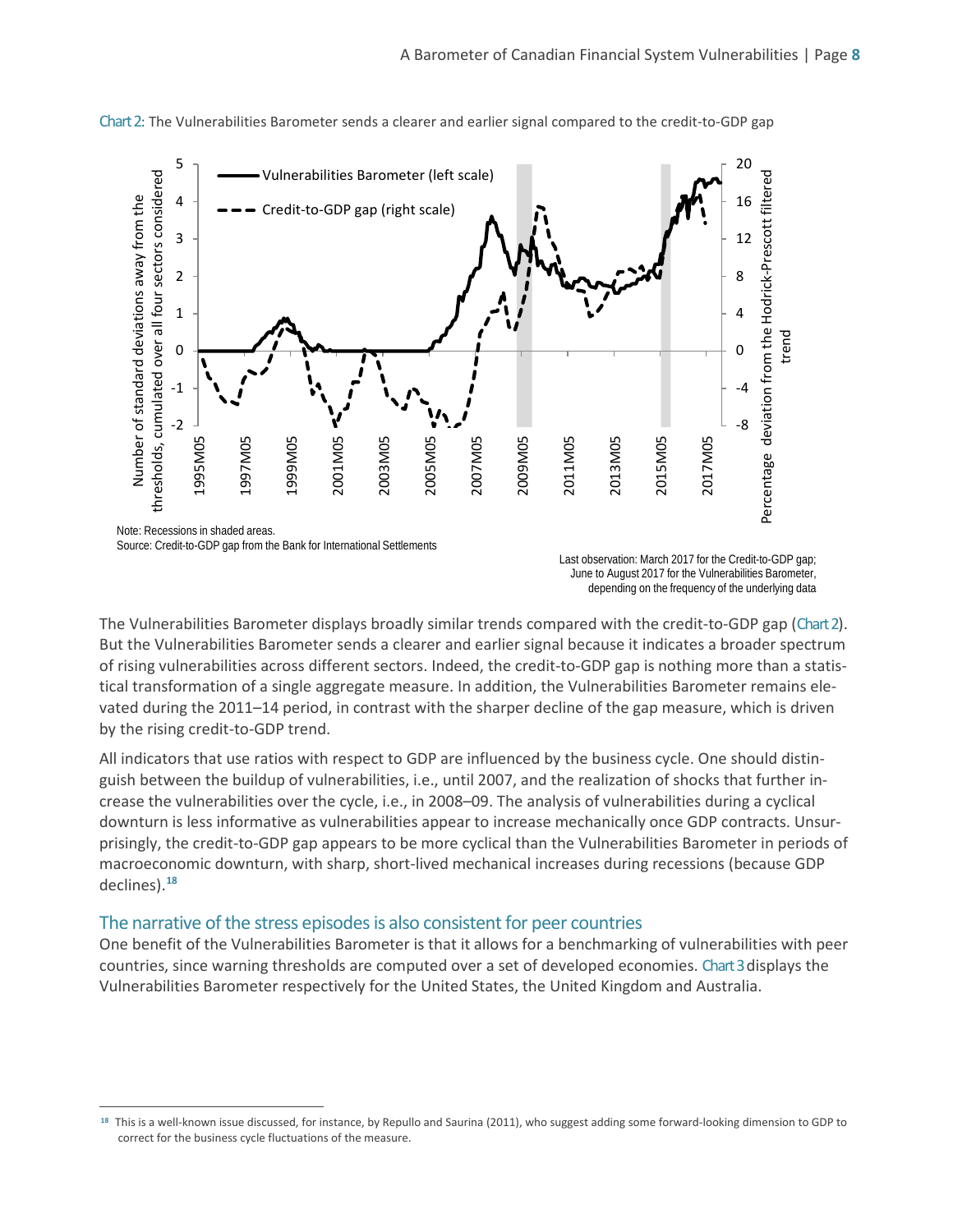

#### Chart 3a: The Vulnerabilities Barometer for the United States

Chart 3b: The Vulnerabilities Barometer for the United Kingdom



Chart 3c: The Vulnerabilities Barometer for Australia



Notes: The areas below zero show the evolution of the indicators for each sector before they breach the vulnerability threshold. The barometer is restricted to be positive. However, each sectoral measure is bounded below at -1 since no individual indicator is allowed to be lower than one standard deviation away from the .<br>warning threshold.

Source: Credit-to-GDP gap from the Bank for International Settlements

Last observation: March 2017 for the Credit-to-GDP gap; June to August 2017 for the Vulnerabilities Barometer, depending on the frequency of the underlying data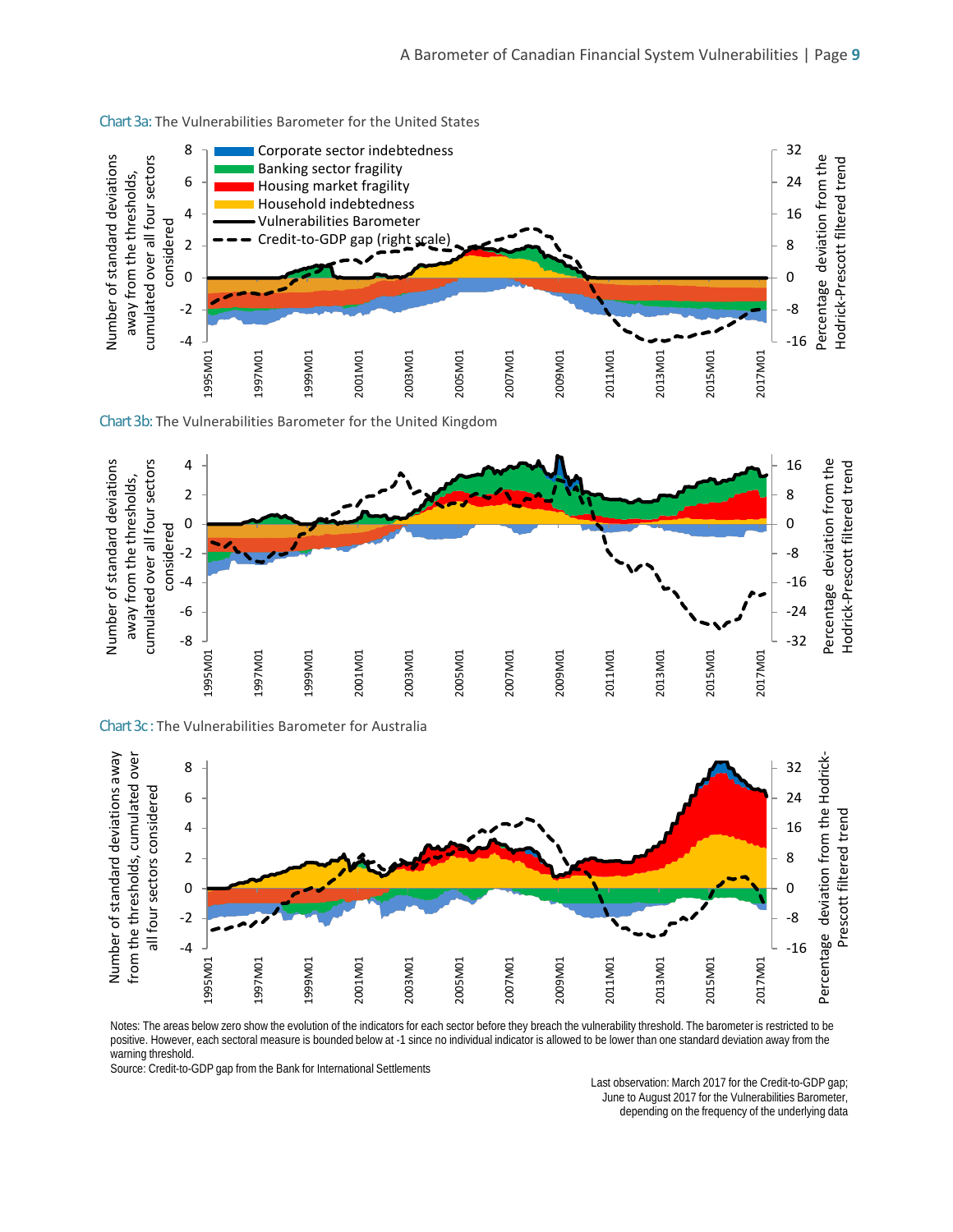In the United States, the vulnerability level around 2008 matches the narrative of the financial crisis. The banking system was vulnerable in the late 1990s and early 2000s with a period of accelerating bank equity price growth and above-trend growth in financial debt. The banking system also remained very close to the positive vulnerability level throughout the 2000s, suggesting banking vulnerabilities never completely disappeared. But from 2002 onwards, the rising indebtedness of households was the main vulnerability, leading to imbalances in the housing market from 2005 onward that eventually brought about vulnerability in the banking sector, seen in the barometer especially over 2006 to 2010. The vulnerabilities diminished at the end of 2009 as the economy deleveraged and adjusted to the post-crisis era. Conversely, leverage of the different sectors has continued to increase in Canada since the 2008 crisis, as it did not originate within Canada and was not severe enough to trigger a sharp balance sheet adjustment.

The credit-to-GDP gap does not issue any signal for the United Kingdom, with the credit-to-GDP gap much below zero. However, the picture is quite different over the recent years when looking at the Vulnerabilities Barometer and the decomposition among different sectors. Household indebtedness is also pronounced, although it has subsided since the 2008 crisis. This indebtedness has coincided with concern about housing affordability that has edged higher.**[19](#page-11-0)** The British banking system has also remained persistently above threshold since the beginning of the 2000s and amid continued uncertainty surrounding the future of London as the banking hub of Europe.

In Australia, the pattern is very similar to Canada with persistently high housing market and household vulnerabilities. The ratios of household debt to GDP and household debt to disposable income are higher than in Canada, although the former is edging lower. The recent period was also characterized by elevated nonfinancial leverage, driven mainly by the drop in the prices of commodities that account for a large fraction of Australian exports. Here again, the credit-to-GDP gap is not necessarily a good measure of the recent vulnerabilities. It fails to account for the high level of indebtedness or the elevated level of housing prices.

### The Vulnerabilities Barometer sends better signals than its components taken individually

One can also assess the early-warning ability of the Vulnerabilities Barometer using statistical measures of signal quality among the pool of countries covered. We use the area under the receiver operating curve (AUROC), a statistical measure of the quality of a warning signal, for any possible warning threshold.**[20](#page-11-1)** The AUROC is computed for up to 12 quarters before the start of a financial stress event. A higher value, with a maximum of one, indicates a better predictive ability. A value above 0.5 means that the indicator is better than a coin toss. Note that a good early-warning indicator should signal a stress event at least one year ahead to allow corrective actions to be taken.

Chart 4 shows that the ability of the Vulnerabilities Barometer to effectively signal a financial stress event several quarters ahead is better than that of its components taken individually. This confirms that the aggregation of several warning indicators improves on the detection of rising vulnerabilities. Conversely, the credit-to-GDP gap provides a weaker signal one year ahead of the period of high financial stress.

<span id="page-11-0"></span>**<sup>19</sup>** The Bank of England's June 2017 *Financial Stability Report* observes that building up a down payment has become more difficult for renter households. The report points to the increase in house prices to income as a contributor to UK household indebtedness that is high by historical standards, though below the pre-crisis peak.

<span id="page-11-1"></span>**<sup>20</sup>** To ensure comparability, the AUROC for the credit-to-GDP gap is computed over the same sample period for which the Vulnerabilities Barometer is available. As the economy recovers, various indicators return to normal levels at different speeds. Therefore, we remove from the sample the quarters just after the end of a stressful event to avoid this so-called post-crisis bias. If a stress episode lasts more than a year, we discard the additional observations. Indeed, the data set of stressful events partly encompasses banking crises that are recorded at the yearly frequency, and we want to avoid the data set's being driven by differences in the length of the stress period.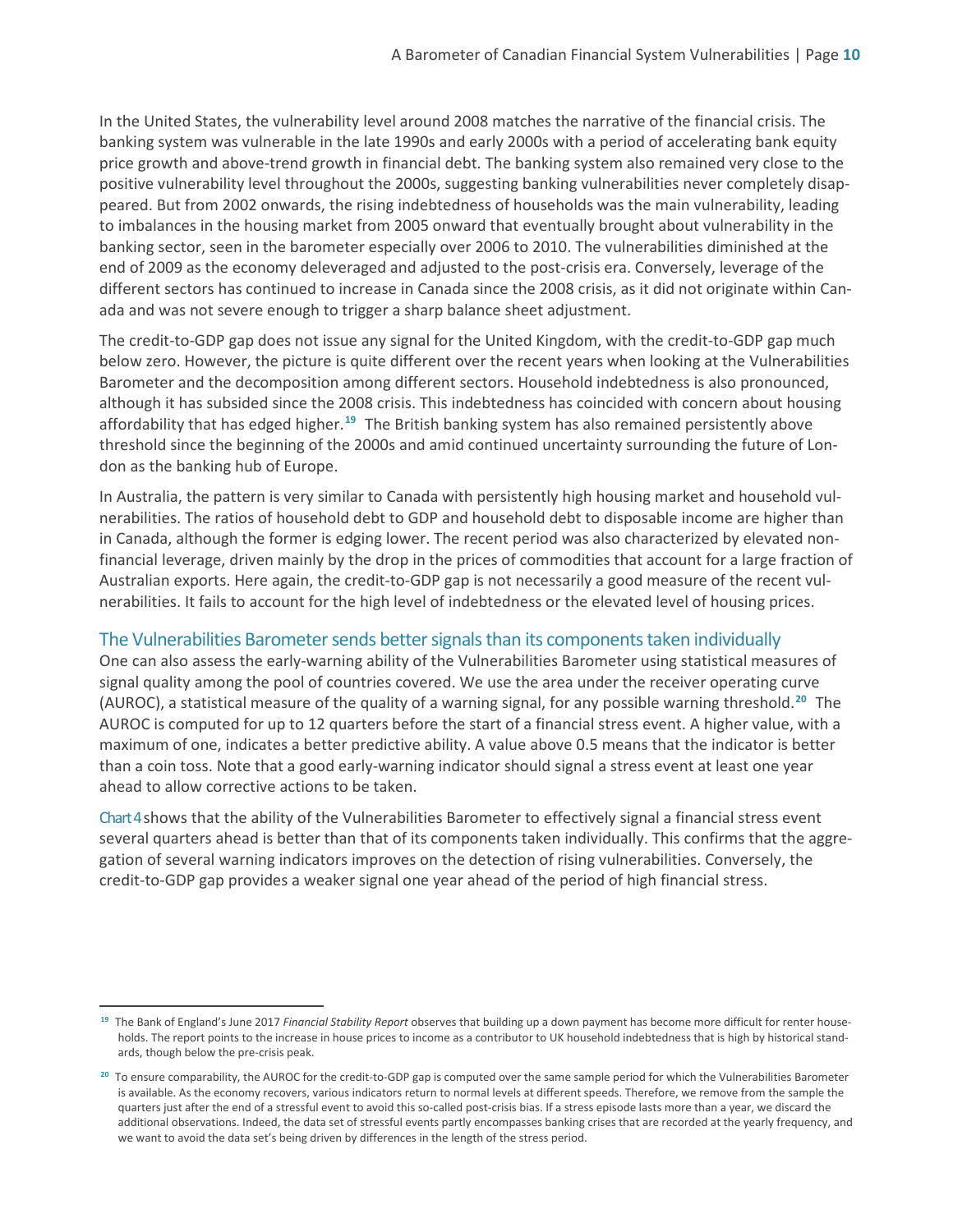

Chart 4 : The Vulnerabilities Barometer sends a stronger signal as measured by the AUROC statistics

Notes: The AUROC is a statistical metric to assess the quality of a signal issued several quarters prior to the occurrence of a stress event. A higher value, with a maximum of one, indicates a better predictive ability. A value above 0.5 means that the indicator is better than a coin toss. The grey shaded area corresponds to a window of one year before the start of a stress event. A signal issued during this period is usually considered as being late because it does not allow for a timely policy response.



Chart 5: The Vulnerabilities Barometer has a smaller share of missed crises at the cost of a larger share of false alarms

Notes: The shares of missed crises and false alarms are computed for the thresholds that minimize a loss function that assumes balanced preferences over missing a stress event (type 1 error) or sending false alarms (type 2 error). The grey shaded areas correspond to a window of one year before the start of a stress event. A signal issued during this period is usually considered as being late because it does not allow for a timely policy response.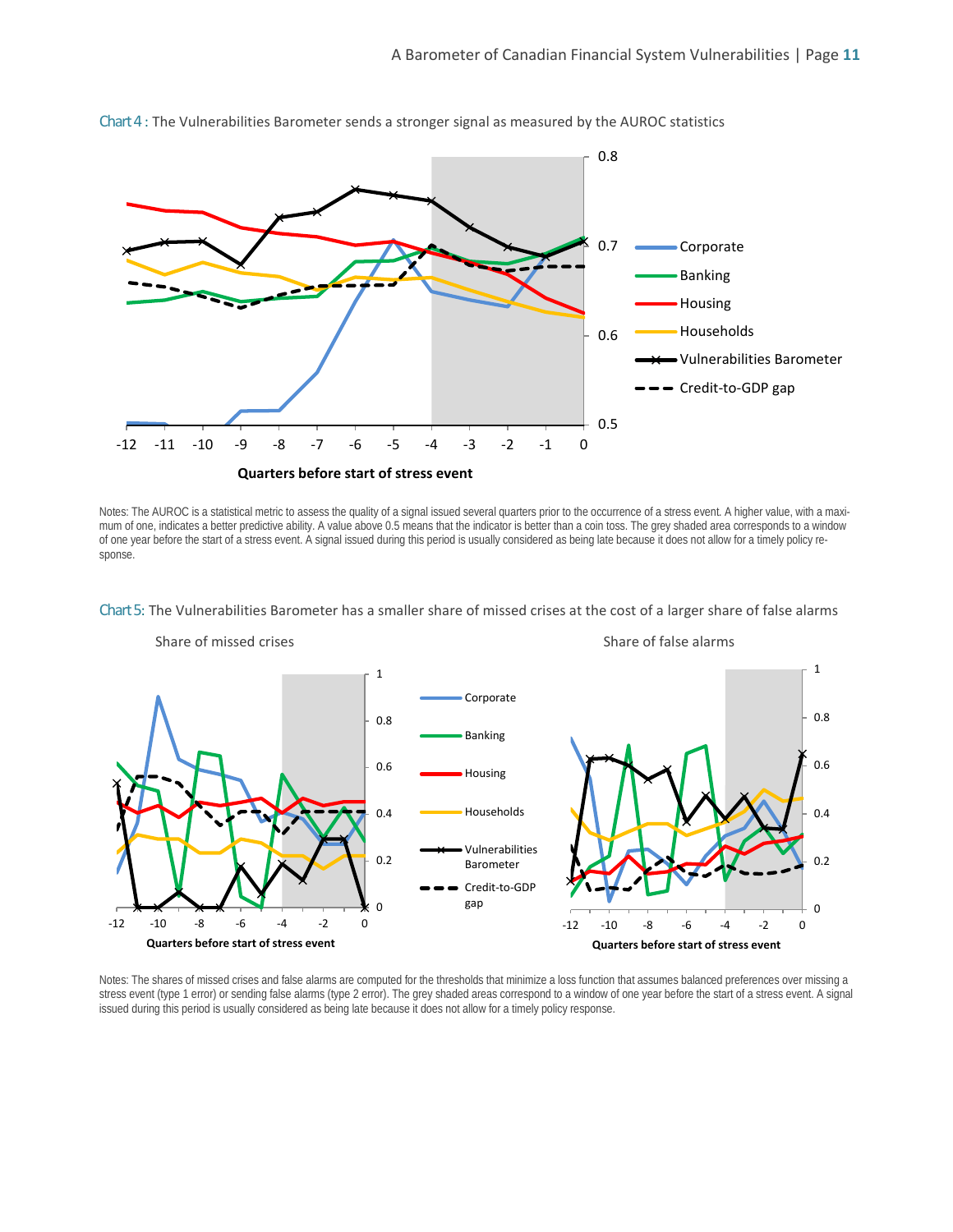Chart 5 shows that the Vulnerabilities Barometer has among the lowest shares of missed stress events, at the cost of more frequent false alarms.**[21](#page-13-0)** The reverse is true for the credit-to-GDP gap. However, having a smaller share of missed events may be preferred by the monitoring authority. Still, just like any early-warning indicator, the relatively high share of false alarms suggests that the Vulnerabilities Barometer should not be considered in isolation; rather, it should be part of a broader assessment of vulnerabilities.

Last, Chart 6 maps the level of the Vulnerabilities Barometer into the probability of financial market stress in the subsequent two years. **[22](#page-13-1)** As the barometer increases, it is associated with a more rapid increase of the probability of facing a stress event in the next two years. Moving from a Vulnerabilities Barometer of zero to a value close to the current value for Canada has historically increased the probability of a stress episode by about 36 percentage points. This probability appears to be high, but in reality is likely much lower given the following caveats. First, the definition of a stressful event is not limited to banking crises. It also includes periods of elevated financial stress that are more prevalent. Second, the cross-country sample tends to overrepresent the 2008 episode.<sup>[23](#page-13-2)</sup> This limits the out-of-sample ability of the model, as the computation of the probability relies mostly on the ability of the barometer to capture one single global event. It also introduces a bias in the computation of the confidence bands. Third, this mapping into the probability space does not take into account the economic outlook. Periods of economic recovery could be associated with high levels of vulnerabilities inherited from the past, but decreasing probabilities of a stressful event in subsequent periods. Stronger economic growth, such as in the current context for Canada, should help to gradually reduce vulnerabilities. Last, macroprudential tightening, as observed in Canada recently, should foster a gradual cooling of the housing market so that the overall Vulnerabilities Barometer for Canada may decrease.

<span id="page-13-0"></span>**<sup>21</sup>** This is in part driven by the years post 2008, as for several countries the Vulnerabilities Barometer did not revert back to pre-crisis levels. This could be partly driven by long-lasting periods of vulnerabilities over the recent years, for a few countries such as Australia and Canada, that, so far, have not translated into financial stress.

<span id="page-13-1"></span>**<sup>22</sup>** Periods of financial market stress correspond to episodes with higher volatilities of market prices and simultaneous corrections of asset prices across several markets. This is a broader definition of crises that includes, but is not limited to, banking crises. This looser definition is more relevant in the Canadian context, given the very limited history of banking crises. Episodes of elevated financial stress include the 2008–09 period for all countries under scrutiny, although it was not associated with a banking crisis in all countries. The 1998 and 2002 episodes are also included as periods of elevated financial stress for some countries, although for the 16 developed economies we consider, they correspond to equity market corrections that followed the Asian crisis or the dot-com bubble, with limited impacts on the banking sector.

<span id="page-13-2"></span>**<sup>23</sup>** The Vulnerabilities Barometer is available across countries, at the earliest, in 1995, as it requires the availability of all underlying data within each country. Conversely, the computation of individual market stress components listed in Appendix 1 relies on a much longer time span that also encompasses earlier stress events, for instance in the 1980s and 1990s.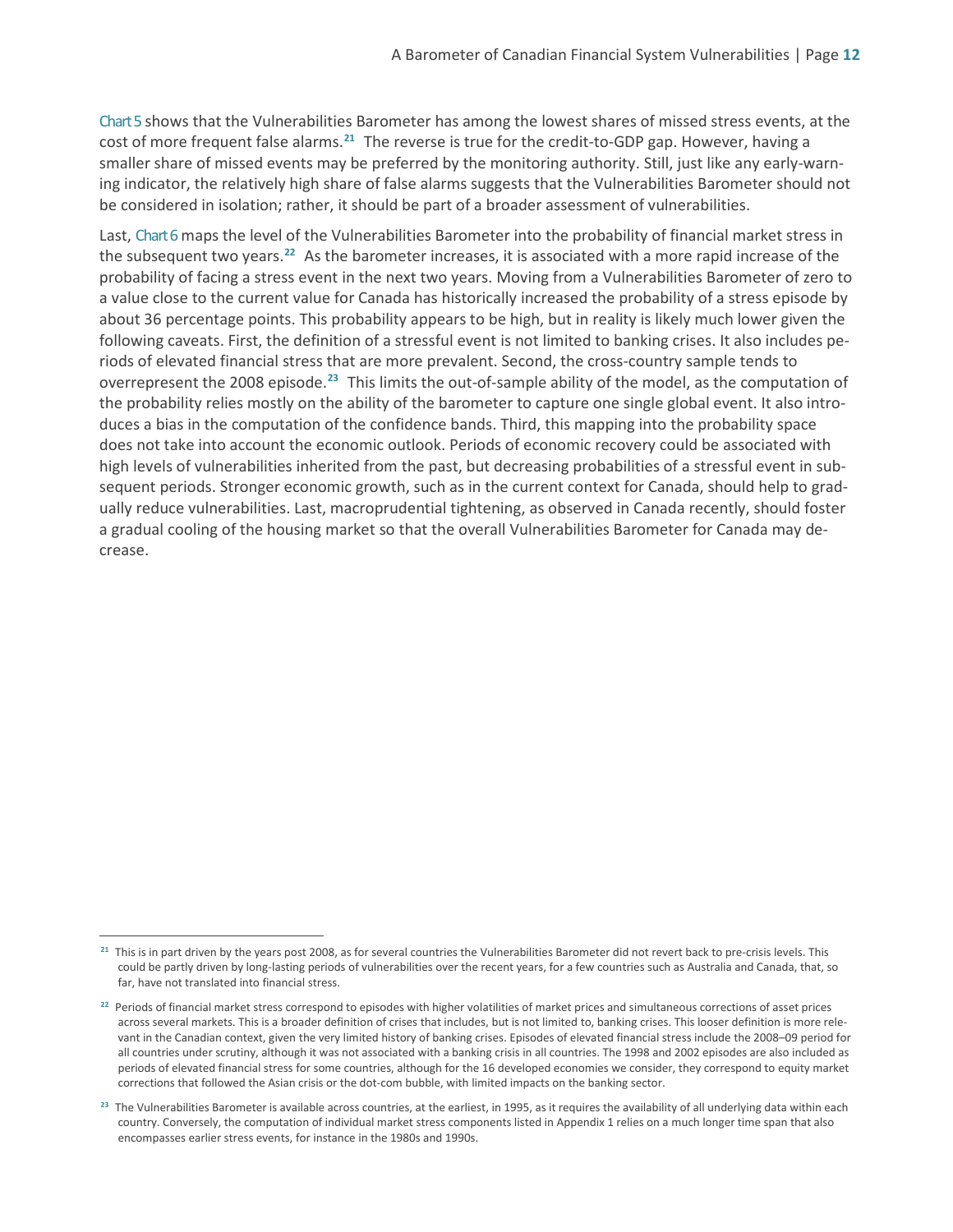Chart 6: The Vulnerabilities Barometer is mapped into a probability of stress occurring in the subsequent two years



Notes: The probability is computed by pooling the time and cross-sectional dimensions into a simple logit model where the Vulnerabilities Barometer is the only explanatory variable, along with a constant. We exclude the data reflecting the evolution of vulnerabilities *during* and immediately *after* a stress period, as we want to focus on the probability of *entering* a stressful period instead of the probability of *exiting* such an event. We also discard the last two years of data for which we do not know whether a stress event will eventually materialize. The dashed lines display the 68 per cent confidence bands. Note that confidence bands are likely underestimated given the time and cross-sectional correlations of the stress events taken over two years. About 5 per cent of the observations in the sample have a Vulnerabilities Barometer above 5.

### 5. Conclusion

The Vulnerabilities Barometer provides a summary measure of early-warning signals of financial stress that should be helpful in monitoring the evolution of vulnerabilities in the Canadian financial system. The barometer combines several individual measures to provide a robust representation of vulnerabilities across sectors. The indicators are benchmarked against the experiences of peer countries. This allows one to assess how high vulnerabilities might have to be before they become a concern for financial stability. But unlike the early-warning literature, the Vulnerabilities Barometer keeps track of the intensity of the warning signals. Overall, the Vulnerabilities Barometer displays better early-warning properties than individual indicators like the credit-to GDP gap.

The Vulnerabilities Barometer suggests that the intensity of vulnerabilities remains at elevated levels and that vulnerabilities are now more persistent. The main vulnerabilities are related to the housing market and household indebtedness, and both have edged higher in recent years. Historically, these levels tend to be associated with an increased likelihood of subsequent financial stress.

The Vulnerabilities Barometer aims to reinforce the discipline of vulnerabilities assessment. However, the aggregate picture of Canadian vulnerabilities provided by the Vulnerabilities Barometer still has to be complemented with an in-depth analysis, along both quantitative (particularly distributional) and qualitative dimensions, of each vulnerability and its evolution.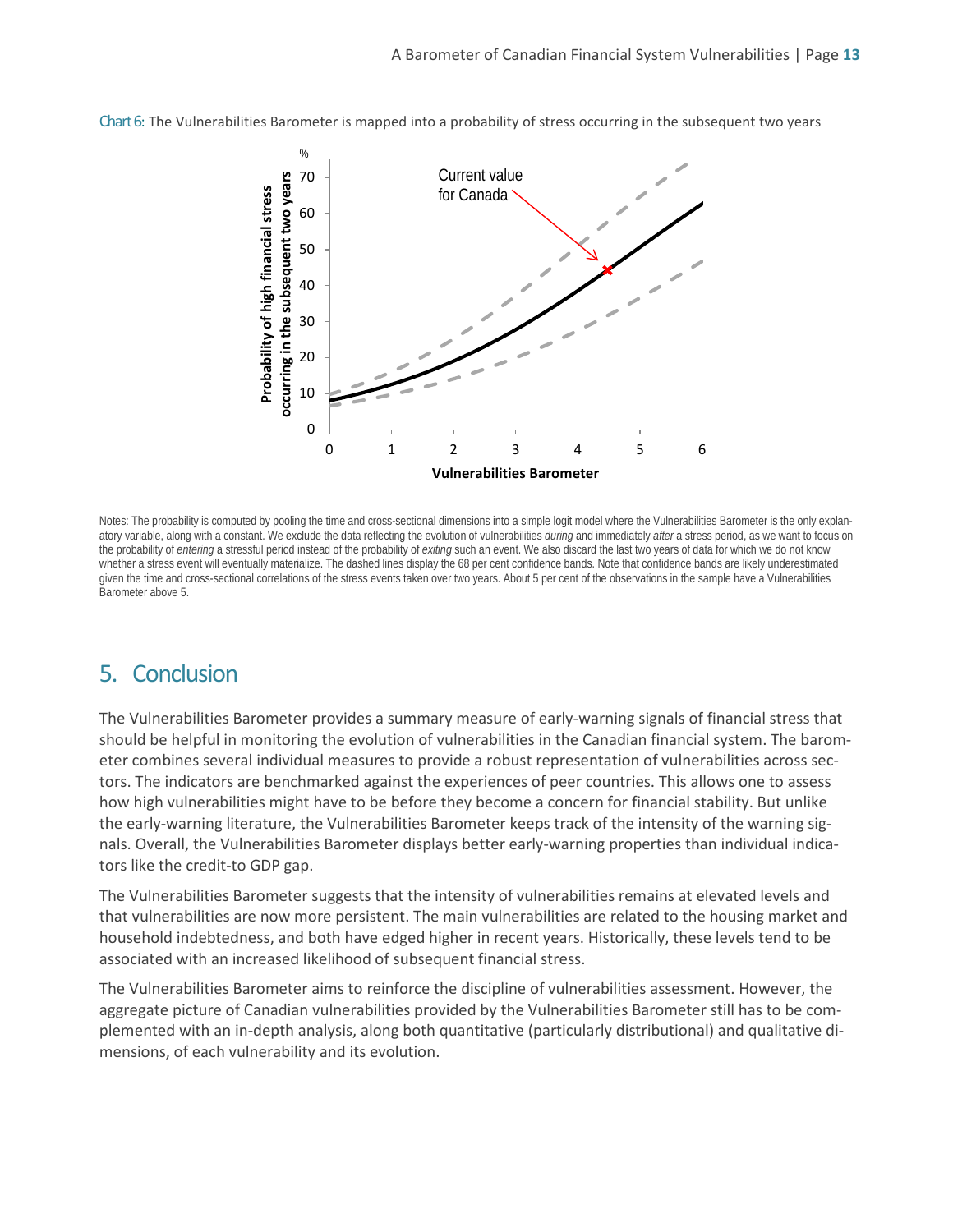### **References**

Aikman, D., M. T. Kiley, S. J. Lee, M. G. Palumbo and M. N. Warusawitharana. 2015. ["Mapping Heat in the](https://www.federalreserve.gov/econresdata/feds/2015/files/2015059pap.pdf)  [U.S. Financial System.](https://www.federalreserve.gov/econresdata/feds/2015/files/2015059pap.pdf)" Finance and Economics Discussion Series 2015-059. Washington: Board of Governors of the Federal Reserve System.

Bank of Canada. 2017. *[Financial Stability Report](http://www.bankofcanada.ca/wp-content/uploads/2017/06/fsr-june2017.pdf)* (June).

Bank of England. 2017. *[Financial Stability Report](http://www.bankofengland.co.uk/publications/Pages/fsr/2017/jun.aspx)* (June).

Bank for International Settlements. 2017. ["International Banking and Financial Market Development.](https://www.bis.org/publ/qtrpdf/r_qt1703.pdf)" *BIS Quarterly Review* (March).

Basel Committee on Banking Supervision (BCBS). 2010. ["Guidance for National Authorities Operating the](http://www.bis.org/publ/bcbs187.htm)  [Countercyclical Capital Buffer.](http://www.bis.org/publ/bcbs187.htm)" December.

Cardarelli, R., S. Elekdag and S. Lall. 2009. ["Financial Stress, Downturns, and Recoveries.](http://www.imf.org/external/pubs/cat/longres.aspx?sk=22923)" International Monetary Fund Working Paper No. 09/100.

Christensen, I., G. Kumar, C. Meh and L. Zorn. 2015. ["Assessing Vulnerabilities in the Canadian Financial Sys](http://www.bankofcanada.ca/wp-content/uploads/2015/06/fsr-june15-christensen.pdf)[tem.](http://www.bankofcanada.ca/wp-content/uploads/2015/06/fsr-june15-christensen.pdf)" Bank of Canada *Financial System Review* (June): 37–46.

Christensen, I. and F. Li. 2014. ["Predicting Financial Stress Events: A Signal Extraction Approach.](http://www.bankofcanada.ca/wp-content/uploads/2014/09/wp2014-37.pdf)" Bank of Canada Staff Working Paper No. 2014-37.

Drehmann, M., C. Borio and K. Tsatsaronis. 2011. ["Anchoring Countercyclical Capital Buffers: The Role of](http://www.bis.org/publ/work355.pdf)  [Credit Aggregates.](http://www.bis.org/publ/work355.pdf)" BIS Working Paper No. 355.

Drehmann, M. and K. Tsatsaronis. 2014. ["The Credit-to-GDP Gap and Countercyclical Capital Buffers: Ques](http://www.bis.org/publ/qtrpdf/r_qt1403g.htm)[tions and Answers.](http://www.bis.org/publ/qtrpdf/r_qt1403g.htm)" *BIS Quarterly Review* (March): 55–73.

Duprey, T. 2017. "Canadian Financial Stress and Macroeconomic Conditions." Bank of Canada mimeo.

Duprey, T., B. Klaus and T. Peltonen. 2017. ["Dating Systemic Financials Stress Episodes in the EU Countries.](https://doi.org/10.1016/j.jfs.2017.07.004)" *Journal of Financial Stability* 32: 30–56.

Laeven, L. and F. Valencia. 2013. ["Systemic Banking Crises Database.](https://link.springer.com/article/10.1057%2Fimfer.2013.12)" *IMF Economic Review* 61 (2): 225– 270.

Lee, S. J., K. E. Posenau and V. Stebunovs. 2017. ["The Anatomy of Financial Vulnerabilities and Crises."](https://doi.org/10.17016/IFDP.2017.1191) International Finance Discussion Papers No. 1191. Washington: Board of Governors of the Federal Reserve System.

Li, F. and P. St-Amant. 2010. ["Financial Stress, Monetary Policy, and Economic Activity.](http://www.bankofcanada.ca/wp-content/uploads/2010/11/li.pdf)" *Bank of Canada Review* (Autumn): 9–18.

MacDonald, C., M. van Oordt and R. Scott. 2016. ["Implementing Market-Based Indicators to Monitor Vul](http://www.bankofcanada.ca/wp-content/uploads/2016/06/san2016-5.pdf)[nerabilities of Financial Institutions.](http://www.bankofcanada.ca/wp-content/uploads/2016/06/san2016-5.pdf)" Bank of Canada Staff Analytical Note No. 2016-5.

Pasricha, G., T. Roberts, I. Christensen and B. Howell. 2013. ["Assessing Financial System Vulnerabilities: An](http://www.bankofcanada.ca/wp-content/uploads/2013/11/boc-review-autumn13-pasricha.pdf)  [Early Warning Approach.](http://www.bankofcanada.ca/wp-content/uploads/2013/11/boc-review-autumn13-pasricha.pdf)" *Bank of Canada Review* (Autumn): 10–19.

Repullo, R. and J. Saurina. 2011. ["The Countercyclical Capital Buffer of Basel III: A Critical Assessment.](ftp://ftp.cemfi.es/pdf/papers/repullo/Repullo-Saurina%20Final%20R.pdf)" CEMFI mimeo.